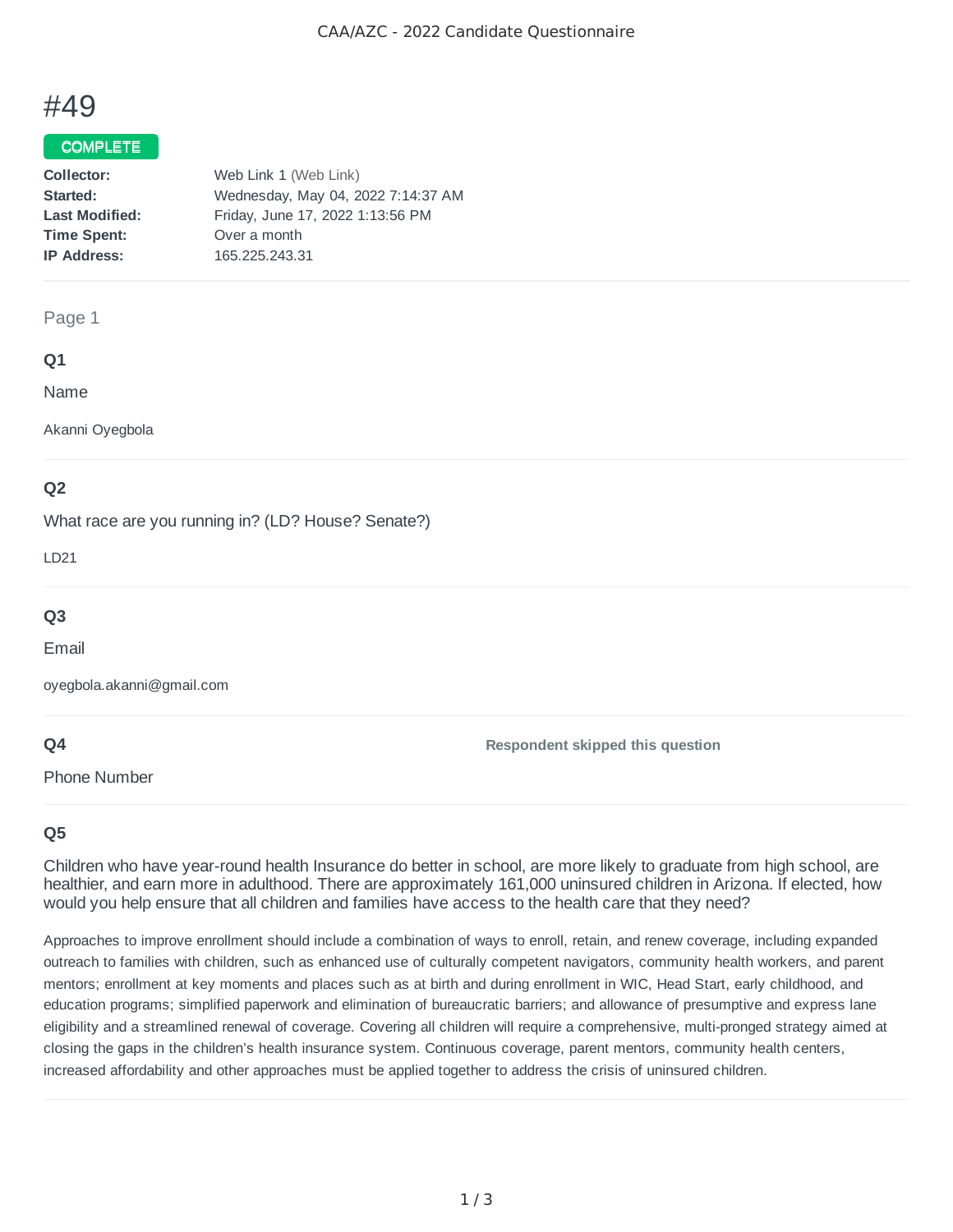#### **Q6**

We know that a child's earliest years, birth to age 8, are the most important for the development of their brains. Highquality early childhood experiences can enhance that development. How can the state take a role in helping parents give their children the best start in life?

Every child must be empowered from an early age to make their own decisions in order to become powerful participants in their societies and build healthier and more prosperous futures. Early childhood is considered as the most critical period in a child's life, as it is the period during which the child's brain begins to grow and develop. In order to ensure healthy development for children, they need to build neural connections in the brain. These connections are created through good parenting practices such as hugging, comforting, playing, reading, singing and talking. Parents should prevent their children from maltreatment, abuse and neglect. It is critical that every child has access to quality early childhood care, learning and development programmes and other early learning opportunities involving toys, books and interactive engagement with adults and peers.

#### **Q7**

Many families in Arizona are struggling. Housing is becoming increasingly unaffordable, nearly one in four children live in poverty, and resources that used to be available to help families are no longer there. Research shows that when access to safety net resources are low, foster care populations are high. What is your plan to help children and families get the resources and services they need to keep them out of the child welfare system?

Common Sense Parenting: An evidence-based group parenting program for parents of children ages birth to 18 that emphasizes positive parent-child interactions and positive reinforcement. Direct Support Services: A program for families with a child (ages birth to 18) who has a behavioral health diagnosis. Provided in the family's home, at school or at another community location, services include family support, parenting skills training, behavior coaching and social skills training. Foster Care and Adoption Studies: Assists families seeking to provide homes for children who have been removed from their parents due to abuse or neglect. Services include training, foster care licensing, adoption certification, and placement supervision and support. Private adoption home studies are also available. Healthy Families: An evidence-based home visitation program that supports pregnant women and families with newborns to promote child health and development, enhance parent-child relationships, improve school readiness and increase family self-sufficiency. New Beginnings Program: A nationally-recognized parenting program for separating and divorcing parents in which research demonstrates that parental participation in the program results in improved children's long-term adjustment following divorce.

#### **Q8**

Arizona has been among the bottom states in per pupil K-12 funding for the past decade which has resulted in severe challenges including teacher shortages, crowded classrooms, and insufficient student support services. How will you ensure that students in every neighborhood have access to quality, well-funded education in Arizona

I support The Invest in Education Act will make sure everyone pays their fair share so that Arizona students have the schools they deserve. This initiative voter protects nearly \$1 billion for public education funding. This permanent and sustainable revenue is used for teacher salary increases, reducing class size, and making sure students have access to nurses, counselors, and other support staff who are critical to student success.